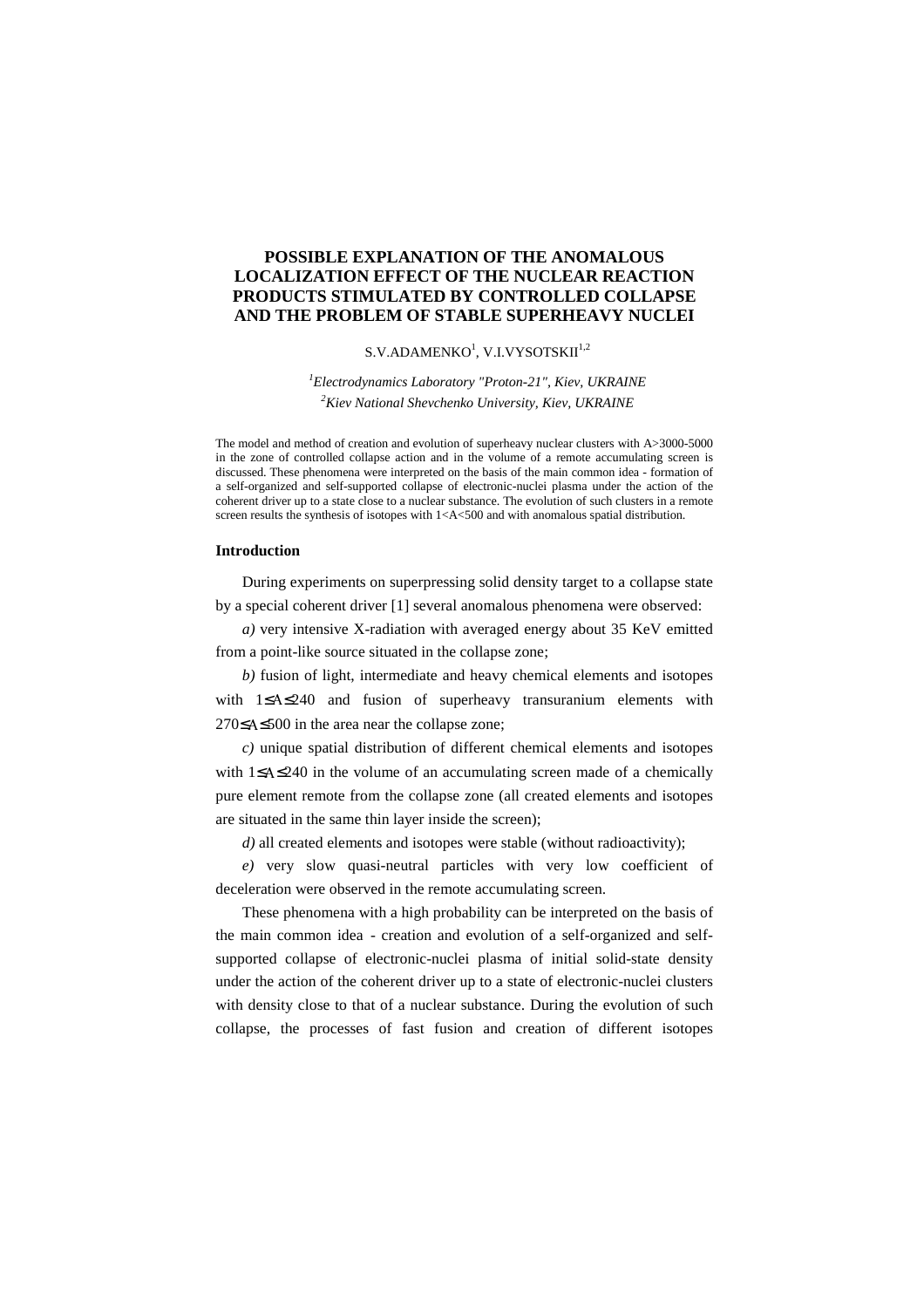(including trarnsuranium ones) take place. After the end of the collapse state the synthesized isotopes were detected near the collapse zone and both on the surface and in the volume of the remote accumulating screen.

It was also suggested that during evolution of this cluster the process of emission of superheavy neutral nuclei with  $A > 3000-5000$  takes place.

#### **2. Formation of unique spatial distribution of created chemical elements**

Let us consider in details the possible mechanisms of formation of a thin layer (containing different elements and isotopes with the same spatial distribution) in the volume of an accumulating screen made of a chemically pure element (e.g.,Cu) remote from the action zone of coherent driver. The scheme of formation of this layer in experiments [1] is presented on Figure 1.



The presented depth profile (see Figure 2) was typical for all experiments [1] and was obtained by ionic etching of a surface of the accumulating screen with ion microprobe analyzer IMS 4f (CAMECA, France).

It follows from Fig. 2 that different chemical elements (e.g., Au, Pr, La, I, Ce, W, unidentified element <sup>156</sup>A) are situated in the same thin layer with thickness  $\Delta R/R \approx 0.25$  and distance R = Xcos $\theta$  from the surface into the depth of the accumulating screen in the direction from the collapse zone. The distance R and thickness ∆R are the same for the whole layer and all chemical elements for the single experiment. For different experiments the values of R and ∆R may be different but the ratio  $\Delta R/R$  is the same. The typical value of R is R ≈ 0.3-0.5 micron. In some experiments an additional thin layer of different elements at  $R \approx 5$  micron was observed.

The synthesized elements and isotopes were distributed on the surface of the layer as separate clusters. In the center of the screen the clusters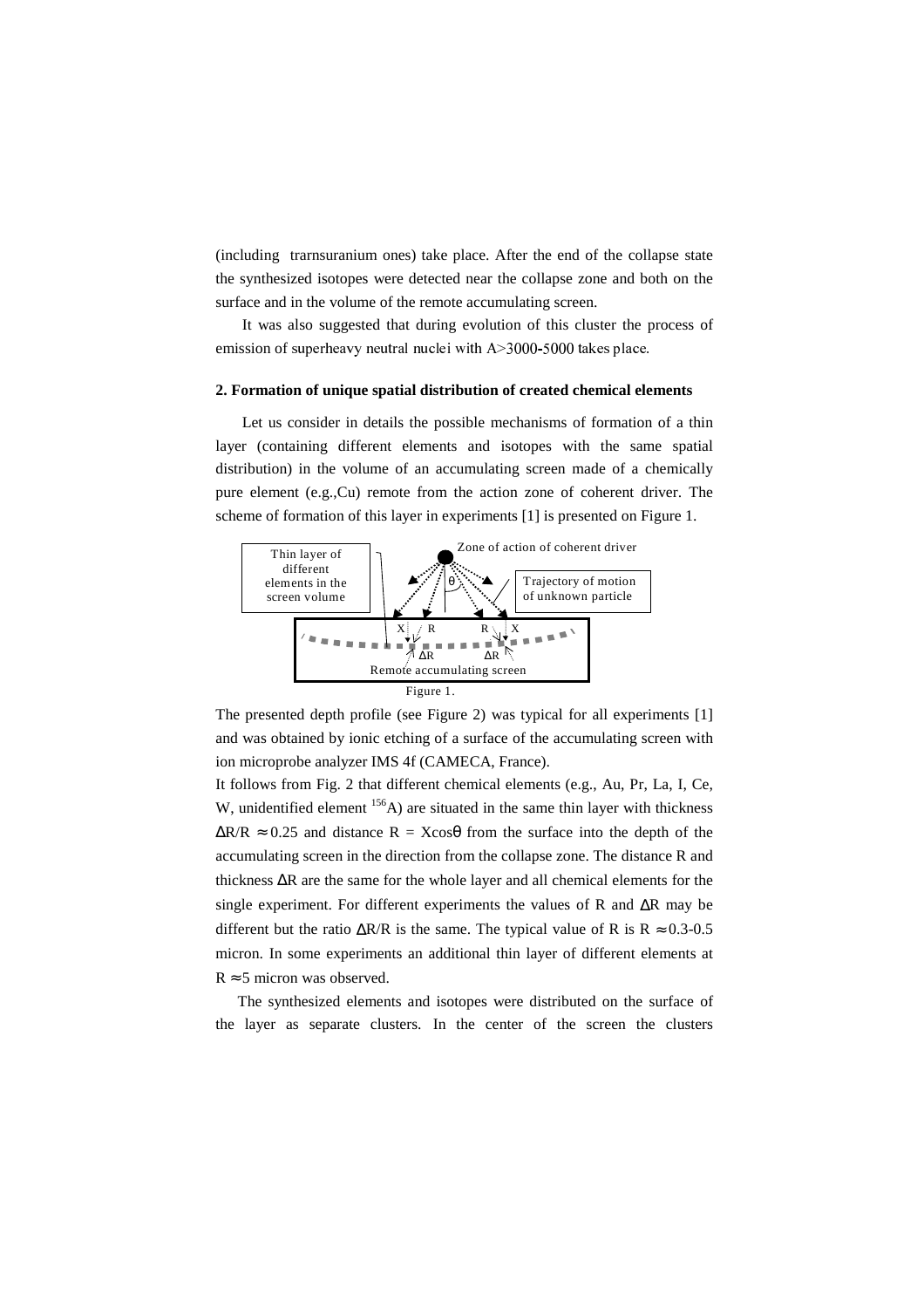overlapped. The distribution of clusters of different elements (Al, B, Si, K) on the surface of the layer is presented on Figure 3. The distribution are the same in details! This result can be obtained only if all detected elements were born in each cluster during nuclear transmutation of unknown particles.



Figure 2. Depth profile of chemical elements in accumulating screen



Figure 3. Distribution of clasters of chemical elements B, Al, Si, K on the same very small area on the surface of thin layer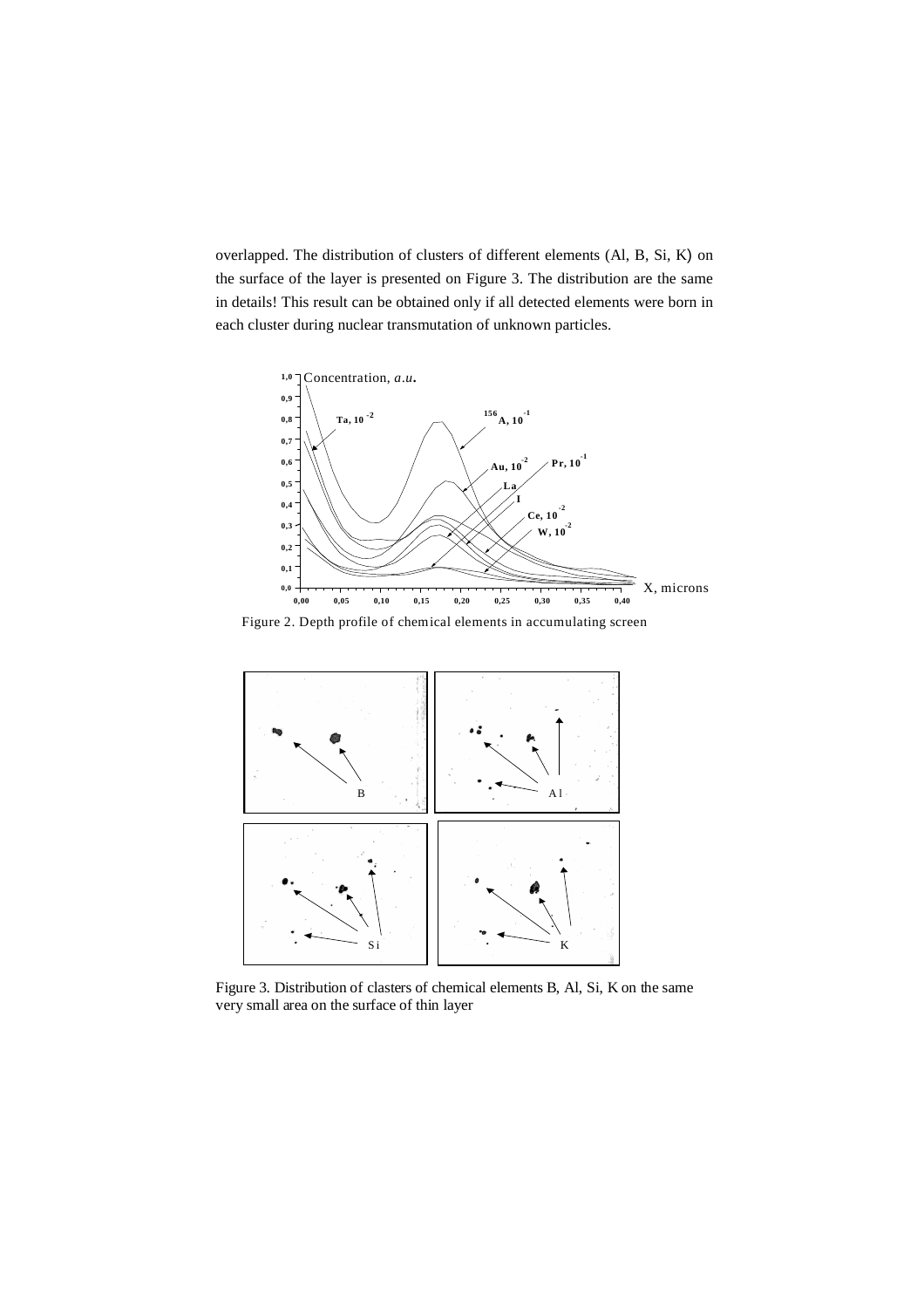It is easy to make sure that such distribution on surface and radius cannot be a result of the usual Coulomb deceleration process for different fast ions.

For such Coulomb deceleration the energy losses dE/dr and the ion deceleration distance R with mass M, charge Z and energy E are

$$
dE/dr = -(2\pi n_e M Z^2 e^4/m_e E) ln(4m_e E/MJ), R = \int_E^{E_{min}} dE / (dE / dx)
$$
 (1)

the contract of the contract of the contract of the contract of the contract of the contract of the contract of

Here, J is an averaged potential of ionization of screen atoms.

On the one hand, at the same distance of deceleration  $R = 0.3$  micron in copper target for different ions the values of initial energies E are very different (e.g., for H<sup>+</sup> we need  $E_H \approx 60$  KeV and for Pb<sup>+</sup> we need  $E_{Pb} \approx 60$  MeV). The same dispersion of  $E_i$  will be for ions with different charges.

On the other hand, for different ions at the same energy E the ratio of deceleration distances  $R_i$  is also very high (e.g., for H<sup>+</sup> and Pb<sup>+</sup> we have  $R_H/R_{Pb} > 20-30$ .

The observed distribution of chemical elements (fixed values of ∆R and R for different particles in each single experiment) in the layer may appear only in the case of deceleration in the depth of the screen of identical particles with the same charge and energy. But such distribution is observed for different elements (from H to Pb)! So, we have a paradox here!

We suppose that such distribution of different chemical elements and isotopes is possible only if the following conditions are met:

*1)* all initial (decelerated and stopped) particles must be the same (identical);

*2)* for the stability of the charge of the particles, the velocity V of the particles must be low in relation to the velocity  $v_0 = e^2/\hbar = 2.5.10^8$  cm/s of valence electrons;

*3)* for large distance of deceleration R at low velocity  $V \ll v_0$  the mass M of an unknown particle must be very large;

*4)* different chemical elements and isotopes observed in the screen layer are created by nuclear transmutation of these identical particles after stopping at R.

What are the nature of these unknown surepheavy particles and the mechanism of fast nuclear transmutation to different final stable nuclei?

## **3. Deceleration of heavy particles by elastic scattering in the screen**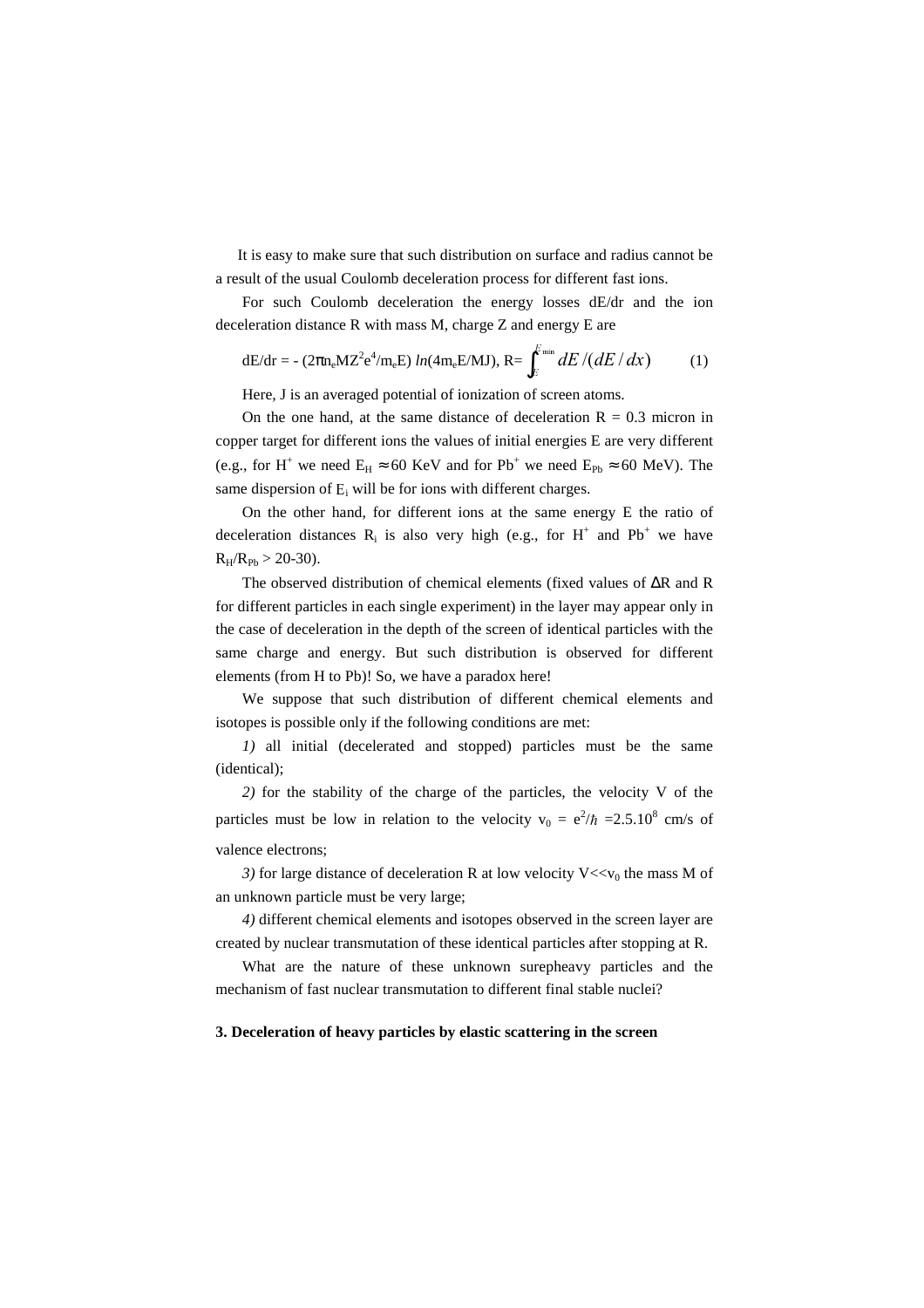We have investigated the possible mechanism of elastic deceleration of these



Figure 4. The scheme of elastic deceleration of unknown heavy particles in the depth of accumulating screen

The equation of motion of unknown uncharged particles with mass M in the depth of the screen (see Figure 4) is the following:

$$
M dV/dt = F = -(2M_0V^2 \sigma n)
$$
 (2)

Here,  $F = \Delta p / \Delta t = - (2M_0 V^2 \sigma n)$  is the average force of elastic deceleration of an unknown heavy particle in the screen,

 $\Delta p = -\delta p \left( \Delta t / \delta t \right) = - (2M_0 V^2 \sigma n) \Delta t$  is the decelerating impulse of a particle at  $\Delta t$  >> δt (during  $\Delta N = \Delta t/\delta t$  single collisions with ions of target with mass  $M_0$ ),

 $\delta t = l_1/V = 1/\sigma nV$ ,  $l_1 = 1/\sigma n$  is interval between the two nearest collisions of unknown heavy particle with ions of a target,

 $\delta p \approx 2M_0V(t)$  is the decelerating impulse of a particle at a single collision. The solution of Eq.(2) is

$$
V(t) = V(0)/[1+2M_0 \sigma n V(0)t/M]
$$
 (3)

Deceleration ends at a time  $t = \tau$  when the kinetic energy of the particle  $MV(\tau)^2/2$  is equal to thermal energy  $M_0v_T^2/2$  of atoms (ions) of the screen.

The duration of deceleration equals

$$
\tau = [(V(0)\sqrt{M})/(v_T \sqrt{M_0}) - 1] M/2M_0 \sigma n V(0)
$$
\n(4)

The distance of deceleration is

$$
R(\tau) = \int_0^{\tau} V(t)dt = \frac{M}{2M_0 \sigma n} \ln(\frac{V(0)\sqrt{M}}{v_T \sqrt{M_0}}) = \frac{M}{M_0 \sigma n} \ln(T/T_0)
$$
(5)

The mass of the unknown particle is

$$
M = 4R(\tau)M_0n\sigma / ln(T/T_0)
$$
\n(6)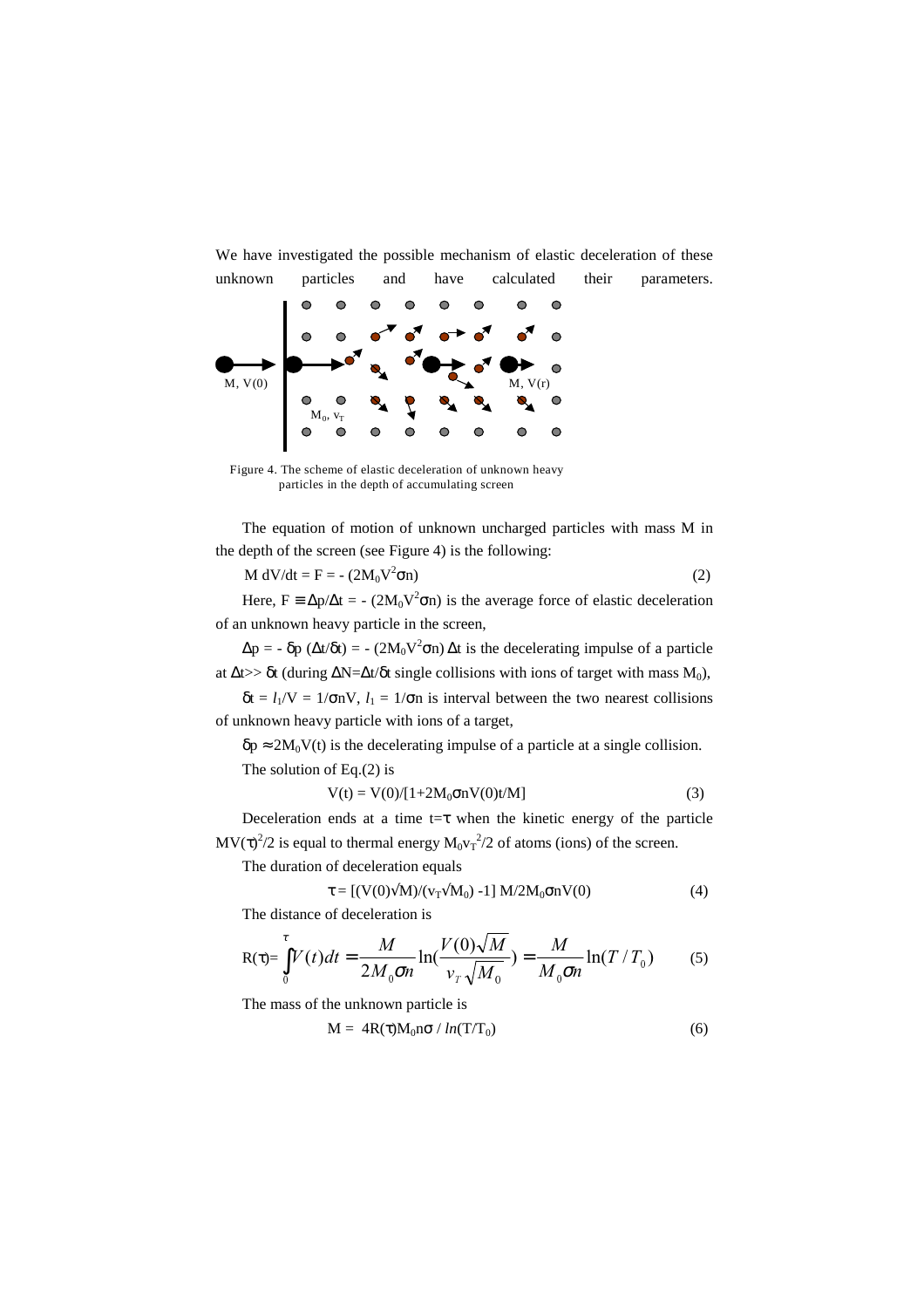Here,  $T = E(0) = MV(0)^2/3$  is the initial energy of the unknown particle after leaving the zone of the coherent driver action,

 $T_0 = M_0 v_T^2 / 3$  is the temperature of the screen.

Let us make numerical estimations. For a screen made of chemically pure cooper ( $A_0 \approx 64$ ), the concentration and cross-section of elastic scattering are  $n_i \approx 8.10^{22}$  cm<sup>-3</sup>,  $\sigma \approx 10^{-16}$  cm<sup>2</sup>. At experimental value of the distance of deceleration  $R(\tau) \approx 0.4$  micron and at  $T_0 = 300$  K = 0.025 eV, T = 35 KeV we have very large mass of the unknown particle:  $M \approx 91 M_0$ ,  $A \approx 91 A_0 \approx 5700$ .

The initial velocity of these superheavy particles was low in relation to the velocity of valence electrons  $v_0 = e^2/\hbar = 2.5.10^8$  cm/s and equaled

 $V(0) = (3T/M)^{1/2} \approx 3.7.10^6$  cm/s.

The total duration of deceleration of the particles equals  $\tau \approx 0.8.10^{-9}$  s.

For different case (for layer situated at different distance of deceleration  $R(\tau) \approx 5$  micron) we have  $M \approx 1100M_0$ ,  $A \approx 1100A_0 \approx 73000$ . The obtained parameters correspond to requirements 1)-3).

#### **4. The model of evolution of superheavy neutralized nuclei**

We assume that these superheavy particles are similar to abnormal superheavy neutralized nuclei that were proposed by A. Migdal about 20 years ago [2]. Migdal obtained the important result - the energy E/A of nuclear substance has two minimums (first "usual" at  $A \approx 60$  and second "abnormal" at  $A_{\text{max}} \geq 2.10^5$ ). Migdal suggested that the presence of the second "abnormal" minimum of energy E/A was the result of Fermi-condensation of pions in the volume of superheavy nucleus (e.g., during the shocking action). These minimums are separated with a high potential barrier at  $Z_0 \approx (\hbar c/e^2)^{3/2} \approx 1600$ . The mechanism of suppression of the action of that barrier will be discussed below. If this hypothesis is correct, than superheavy neutralized nuclei created in the active zone of the coherent driver can absorb environmental "usual" nuclei of the target (screen). This transmutation leads to growth of these superheavy

Very few electrons are outside the volume of these nucleus in a thin

neutralized nuclei by nuclear fusion up to  $A_{\text{max}}$ .

skin with thickness about  $10^{-12}$  cm. The probability of such synthesis is very high due to the high transparency of the Coulomb barrier. During such fusion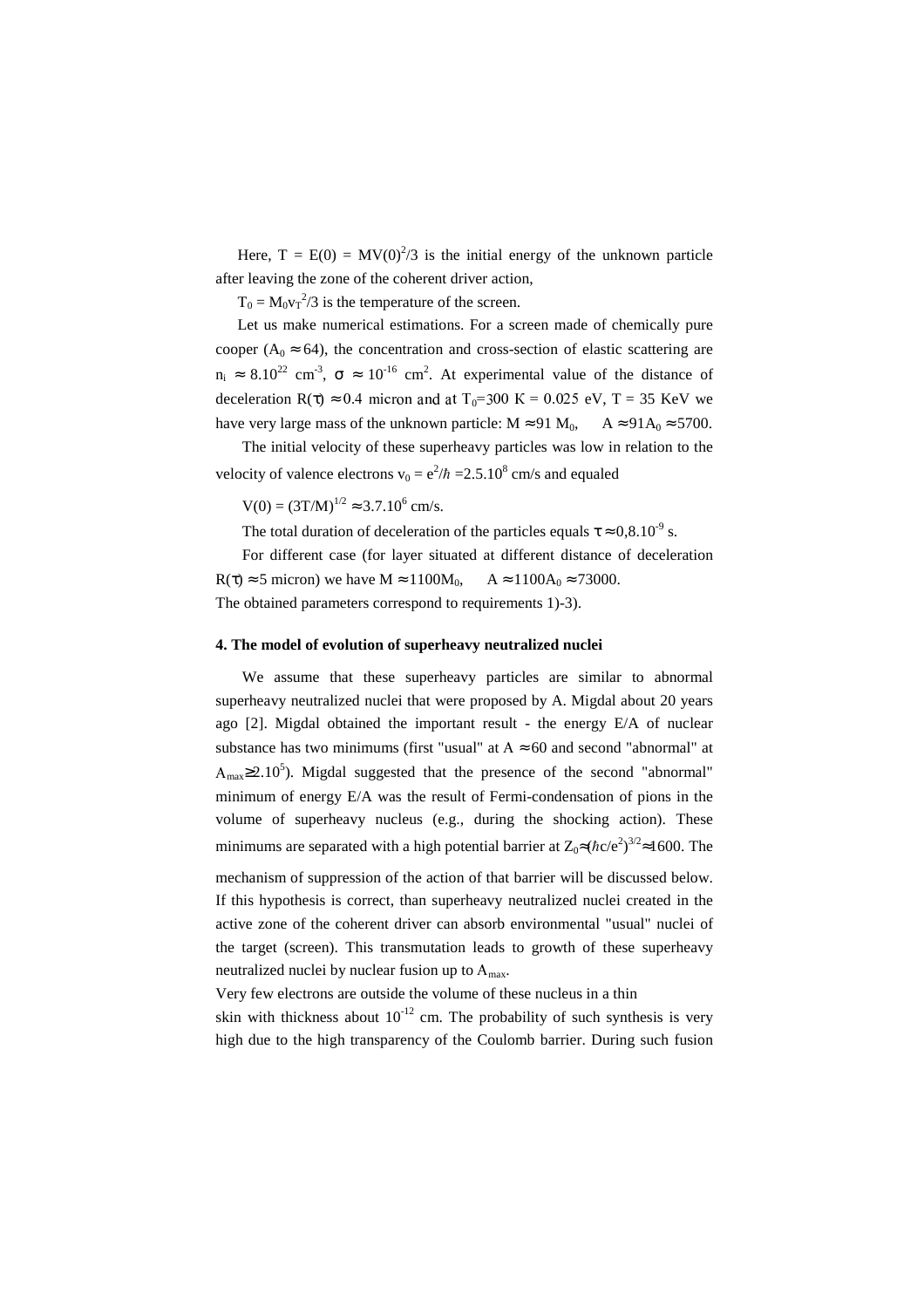energy is released. There are different channels for the release of the excessive energy (gamma-emission, neutrons emission, nuclear fragments emission). One of the channels is connected with the creation of different "normal" nuclei and emission of these nuclei from the volume of the growing superheavy nucleus. E.g., after the absorption in a short time of several target nuclei with  $A_T \approx 50-200$ , high binding energy can lead to emission of several light nuclei with  $A_L < A_T$  or one heavy nucleus with  $A_H \approx 300-500 > A_T$  (see Figure 5).



Figure 5. Evolution of superheavy nucleus - absorbtion of target nuclei and creation of different nuclei (from H up to stable transuranium nuclei)

The process of nucleus emission is competing with the other ways of nuclear substance cooling. In this case, usual even-even nuclei (like alpha-particle and  $C^{12}$ , $O^{16}$ ,..., Pb<sup>208</sup>) that already exist in the volume of a superheavy nucleus are more likely to emerge and be emitted. In fact, every superheavy nucleus is a "specific microreactor" for transmutation of "usual" target nuclei to different nucleons configurations. In this microreactor the process of transmutation comes to an end after the utilization of all target nuclei or after the evolution of a superheavy nucleus to the final stable state with A<sub>max</sub>.

What is the way of creation of these superheavy nuclei?

We have carried out the analysis of evolution of nuclei in the action zone of the coherent driver. It follows from our calculation that for some usual (not superheavy) but "critical" nuclei (e.g., at  $Z \ge Z_{cr} \approx 92$ ) at special parameters of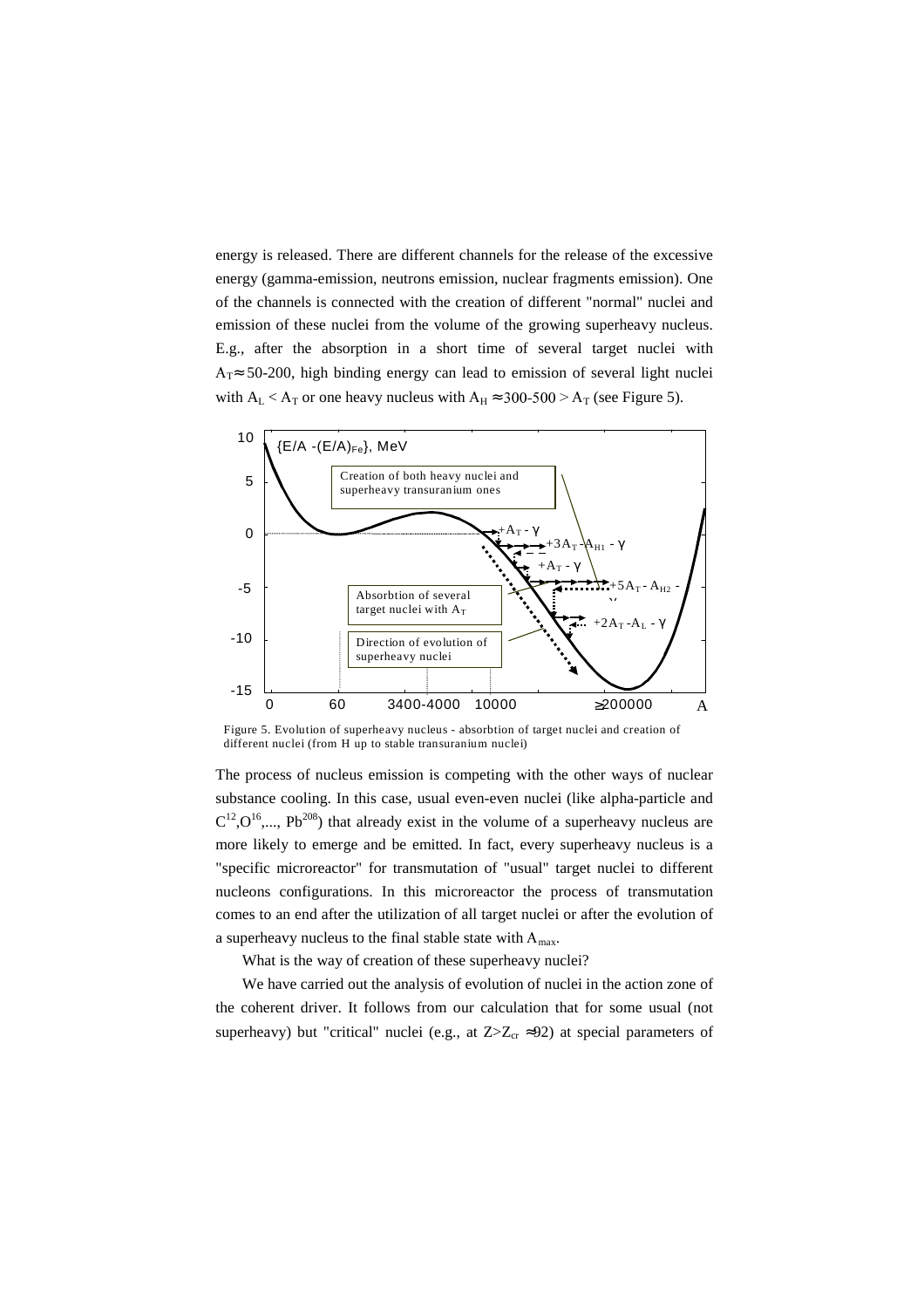the coherent driver, the process of fast and self-controlled change (decrease) of energy of nucleons (increase of the energy of binding) takes place. The value  $Z_{cr}$  depends on the driver's parameters. It also follows that the minimum of this energy changes in time from the initial (usual) value at  $A_{opt} \approx 60$  to  $A_{opt} \ge 10^4$ . All "subcritical" nuclei with  $Z < Z_{cr}$  have the stable minimum of energy at  $A_{opt} \approx 60$ . This effect is connected with self-similar processes in superdense degenerated electron-nucleon plasma with suppressed influence of Coulomb interaction between protons in the volume of superheavy nucleus.

The coherent driver is to start this self-amplified process of nuclear transformation for "critical" nuclei.

We have calculated energy change per nucleon (E/A) for different relations of electron and proton concentration for "critical" nuclei at  $10< A < 2.10<sup>5</sup>$ . During the initial phase of the process (at the shift of minimum of nucleon energy E/A to  $A_{opt} \approx 5000-10000$  the role of pionic condensation is low but becomes critical at  $A_{opt} \ge 10^5$ . The degenerated electron-nucleus plasma initially includes the mixture of all nuclei (usual stable nuclei and growing superheavy ones) and electrons and is prevented from decay due to the action (pressure) of the coherent driver. The description of such processes will be presented in the nearest publications.

During such change of E/A ratio for superheavy nuclei, the process of fusion of target nuclei (absorption of target nuclei with "subcritical charge"  $Z < Z_{cr}$  and growth of "critical" nuclei with  $Z > Z_{cr}$ ) in the zone of action of the coherent driver becomes possible (see Figure 6). This fusion leads to the fast growth of initial "critical" nuclei up to  $A \approx 10^4$ -10<sup>5</sup> during the time of action of the coherent driver (about  $\Delta t_d \le 100$  ns) with velocity  $(dA/dt)_{\text{collapse}} \approx A/\Delta t_d \approx$  $10^{12}$  -  $10^{13}$  s<sup>-1</sup>. This velocity is proportional to the target nuclei concentration. This process may lead to the creation of nuclei with  $1 < A < 300-500$ . The scheme of creation of these nuclei and the scheme reviewed above during the analysis of the processes taking place in the accumulating screen are the same.

After the end of the compressing action of the coherent driver the process of decay of degenerated electron-nucleus plasma, that after the nuclear reactions included the mixture of all nuclei (usual stable nuclei of the target, growing superheavy nuclei and created nuclei), takes place. Some of these superheavy nuclei hit the remote accumulating screen and are decelerated there.